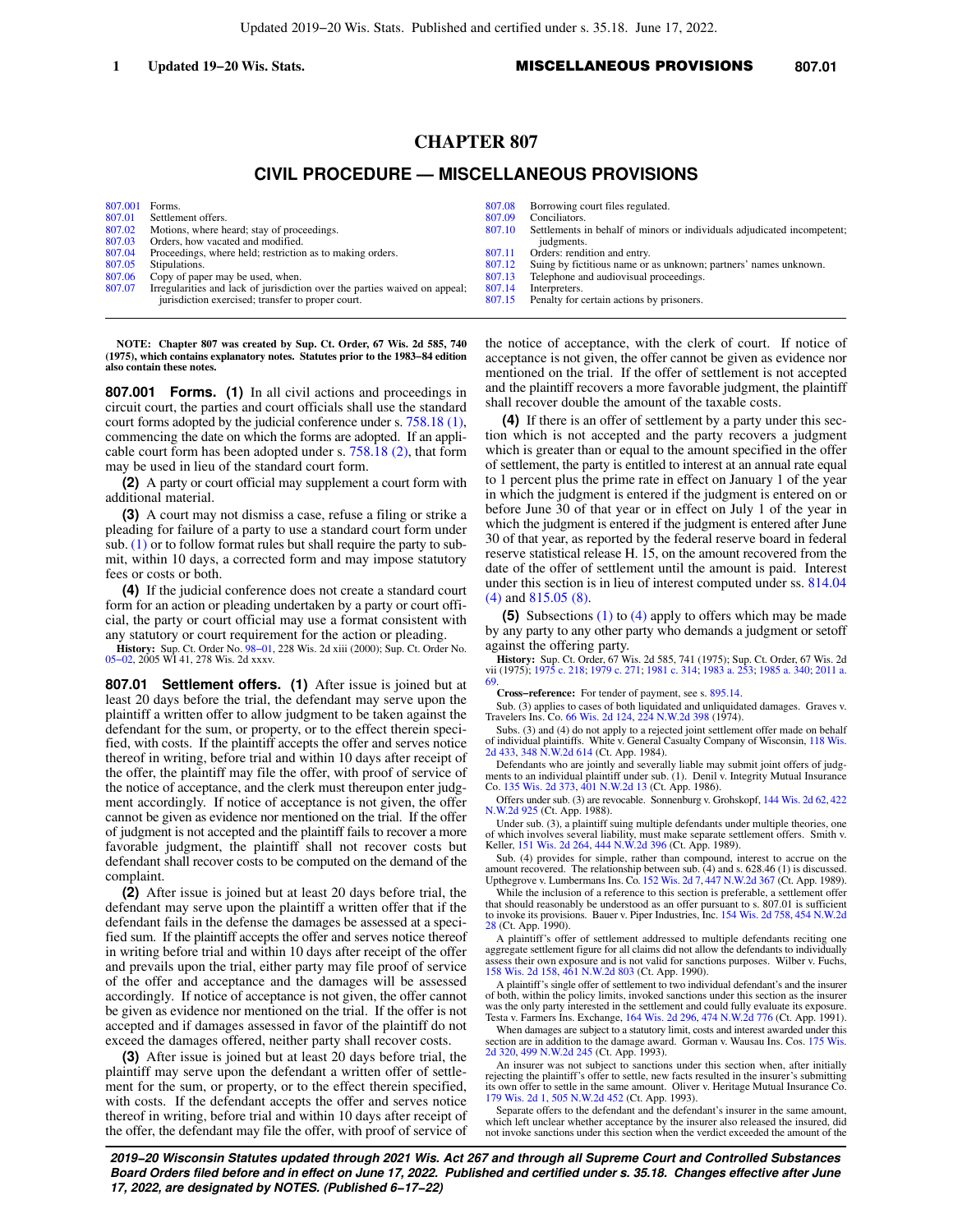## **807.01** MISCELLANEOUS PROVISIONS **Updated 19−20 Wis. Stats. 2**

individual offers. Cue v. Carthage College, [179 Wis. 2d 175,](https://docs.legis.wisconsin.gov/document/courts/179%20Wis.%202d%20175) [507 N.W.2d 109](https://docs.legis.wisconsin.gov/document/courts/507%20N.W.2d%20109) (Ct. App. 1993).

Common law prejudgment interest and 12 percent interest under sub. (4) are not to be combined. Erickson v. Gunderson, [183 Wis. 2d 106,](https://docs.legis.wisconsin.gov/document/courts/183%20Wis.%202d%20106) [515 N.W.2d 293](https://docs.legis.wisconsin.gov/document/courts/515%20N.W.2d%20293) (Ct. App. 1994).

Interest under sub. (4) does not accrue on an award of double costs under sub. (3). American Motorists Insurance Co. v. R & S Meats, Inc. [190 Wis. 2d 197,](https://docs.legis.wisconsin.gov/document/courts/190%20Wis.%202d%20197) [526 N.W.2d](https://docs.legis.wisconsin.gov/document/courts/526%20N.W.2d%20791) [791](https://docs.legis.wisconsin.gov/document/courts/526%20N.W.2d%20791) (Ct. App. 1994).

A party making a settlement offer must do so in clear and unambiguous terms. A party's mere offer to settle for a specified sum when a part of the party's claim had been admitted and already reduced to judgment was ambiguous. Stan's Lumber, Inc. v. Fleming, [196 Wis. 2d 554,](https://docs.legis.wisconsin.gov/document/courts/196%20Wis.%202d%20554) [538 N.W.2d 849](https://docs.legis.wisconsin.gov/document/courts/538%20N.W.2d%20849) (Ct. App. 1995), [94−1258](https://docs.legis.wisconsin.gov/document/wicourtofappeals/94-1258), [95−0004](https://docs.legis.wisconsin.gov/document/wicourtofappeals/95-0004).

In a case involving a subrogated defendant, failure of an offer to specify whether payment to the subrogated defendant would be made from the settlement proceeds left the defendants unable to fully evaluate their exposure so that the offer was not valid for purposes of sub. (3). Ritt v. Dental Care Associates, S.C. [199 Wis. 2d 48](https://docs.legis.wisconsin.gov/document/courts/199%20Wis.%202d%2048), [543 N.W.2d 852](https://docs.legis.wisconsin.gov/document/courts/543%20N.W.2d%20852) (Ct. App. 1995), [94−3344](https://docs.legis.wisconsin.gov/document/wicourtofappeals/94-3344).

A judgment against a defendant to whom an offer to settle was made that is equal to or larger than the offer entitles the plaintiff to interest under sub. (4) on the amount recovered against the party to whom the offer was made. Blank v. USAA Property & Casualty Ins. Co. [200 Wis. 2d 270](https://docs.legis.wisconsin.gov/document/courts/200%20Wis.%202d%20270), [546 N.W.2d 512](https://docs.legis.wisconsin.gov/document/courts/546%20N.W.2d%20512) (Ct. App. 1996), [95−1806.](https://docs.legis.wisconsin.gov/document/wicourtofappeals/95-1806)

Under sub. (3), the offer and judgment must be compared exclusive of any costs.<br>Northridge Co. v. W.R. Grace & Co. [205 Wis. 2d 267,](https://docs.legis.wisconsin.gov/document/courts/205%20Wis.%202d%20267) [556 N.W.2d 345](https://docs.legis.wisconsin.gov/document/courts/556%20N.W.2d%20345) (Ct. App.<br>1996), [95−1193.](https://docs.legis.wisconsin.gov/document/wicourtofappeals/95-1193)

A single offer made to the plaintiff on condition that the plaintiff "indemnify or otherwise satisfy any existing related subrogated claims" invoked sub. (1) when the plaintiff knew the amount of the only subrogated claims and could fully and fairly evaluate the offer. Staehler v. Beuthin, [206 Wis. 2d 610](https://docs.legis.wisconsin.gov/document/courts/206%20Wis.%202d%20610), [557 N.W.2d 487](https://docs.legis.wisconsin.gov/document/courts/557%20N.W.2d%20487) (Ct. App. 1996), [95−3295](https://docs.legis.wisconsin.gov/document/wicourtofappeals/95-3295).

In sub. (4), "amount recovered" means that portion of a verdict for which a party is responsible. Nelson v. McLaughlin, [211 Wis. 2d 487,](https://docs.legis.wisconsin.gov/document/courts/211%20Wis.%202d%20487) [565 N.W.2d 123](https://docs.legis.wisconsin.gov/document/courts/565%20N.W.2d%20123) (1997), [95−3391](https://docs.legis.wisconsin.gov/document/wisupremecourt/95-3391).

Sub. (1) is procedural in nature and may be applied in federal claims brought in state court unless it defeats a substantial federal right. Duello v. Board of Regents, [220 Wis. 2d 554,](https://docs.legis.wisconsin.gov/document/courts/220%20Wis.%202d%20554) [583 N.W.2d 863](https://docs.legis.wisconsin.gov/document/courts/583%20N.W.2d%20863) (Ct. App. 1998), [97−2608.](https://docs.legis.wisconsin.gov/document/wicourtofappeals/97-2608)

An insurer has a fiduciary duty to clarify a settlement offer made to it that is ambig-uous with respect to whether the offer applies to only the insurer or to both the insurer and the insured. Failure to clarify the ambiguity results in a valid offer under this sec-<br>tion. Prosser v. Leuck, [225 Wis. 2d 126,](https://docs.legis.wisconsin.gov/document/courts/225%20Wis.%202d%20126) [592 N.W.2d 178](https://docs.legis.wisconsin.gov/document/courts/592%20N.W.2d%20178) (1999), 97–0686.<br>Sub. (3) provides no exceptions for assessments of double

with determining coverage are subject to doubling under sub. (3). Prosser v. Leuck, [225 Wis. 2d 126,](https://docs.legis.wisconsin.gov/document/courts/225%20Wis.%202d%20126) [592 N.W.2d 178](https://docs.legis.wisconsin.gov/document/courts/592%20N.W.2d%20178) (1999), [97−0686](https://docs.legis.wisconsin.gov/document/wisupremecourt/97-0686).

The 10−day period in sub. (1) was tolled when a stay was entered one day after a settlement offer was served. Briggs v. Farmers Insurance Exchange, [2000 WI App](https://docs.legis.wisconsin.gov/document/courts/2000%20WI%20App%2040) [40,](https://docs.legis.wisconsin.gov/document/courts/2000%20WI%20App%2040) [233 Wis. 2d 163](https://docs.legis.wisconsin.gov/document/courts/233%20Wis.%202d%20163), [607 N.W.2d 670](https://docs.legis.wisconsin.gov/document/courts/607%20N.W.2d%20670), [99−1123.](https://docs.legis.wisconsin.gov/document/wicourtofappeals/99-1123)

A party with multiple claims is not required to itemize a settlement offer in order to invoke the double costs and interest provisions of this section. Batteries Plus, LLC<br>v. Mohr, [2000 WI App 153,](https://docs.legis.wisconsin.gov/document/courts/2000%20WI%20App%20153) [237 Wis. 2d 776,](https://docs.legis.wisconsin.gov/document/courts/237%20Wis.%202d%20776) [615 N.W.2d 196](https://docs.legis.wisconsin.gov/document/courts/615%20N.W.2d%20196), 99–1319.<br>Attorney's fees and costs, regardless of why they are awarded, are

"amount recovered" under sub. (4) but rather are a shifting of the costs of litigation,<br>and separate from the recovery. Dobbratz Trucking & Excavating v. PACCAR, Inc.<br>[2002 WI App 138,](https://docs.legis.wisconsin.gov/document/courts/2002%20WI%20App%20138) [256 Wis. 2d 205](https://docs.legis.wisconsin.gov/document/courts/256%20Wis.%202d%20205), [647 N.W.2d 315,](https://docs.legis.wisconsin.gov/document/courts/647%20N.W.2d%20315) 01–10

Interest under sub. (4) and double costs under sub. (3) cannot be awarded when no judgment is entered in a case. Osman v. Phipps, [2002 WI App 170](https://docs.legis.wisconsin.gov/document/courts/2002%20WI%20App%20170), [256 Wis. 2d 589](https://docs.legis.wisconsin.gov/document/courts/256%20Wis.%202d%20589), [649 N.W.2d 701,](https://docs.legis.wisconsin.gov/document/courts/649%20N.W.2d%20701) [01−1248](https://docs.legis.wisconsin.gov/document/wicourtofappeals/01-1248).

When a defendant is sued under a fee-shifting statute, the defendant is on notice<br>that the plaintiff is seeking not only damages but also reasonable attorney fees.<br>Accordingly, when making an offer of judgment, the defenda and to so inform the plaintiff. The trial court should also include attorney fees in the<br>judgment when it measures the offer against the judgment under sub. (1). Pachowitz<br>v. LeDoux, [2003 WI App 120,](https://docs.legis.wisconsin.gov/document/courts/2003%20WI%20App%20120) [265 Wis. 2d 631](https://docs.legis.wisconsin.gov/document/courts/265%20Wis.%202d%20631), 666 N

It is not necessary that a judgment under sub. (4) must involve litigation and result<br>in a verdict. A stipulated judgment greater than the plaintiff's earlier settlement offer<br>entitled the plaintiff to double costs and in

under this section is not reasonableness, but whether the provision specifies a remedy that could be imposed by the court. An offer demanding payment within 15 days of the offer was invalid because a judge could not enter a judgment requiring that the<br>defendant tender payment within 15 days. DeWitt Ross & Stevens, S.C. v. Galaxy<br>Gaming and Racing Limited Partnership, [2004 WI 92,](https://docs.legis.wisconsin.gov/document/courts/2004%20WI%2092) 273 Wis. [839](https://docs.legis.wisconsin.gov/document/courts/682%20N.W.2d%20839), [02−0359](https://docs.legis.wisconsin.gov/document/wisupremecourt/02-0359).

"Taxable costs" in sub. (3) means those costs allowed as items of cost under s. 814.04. "Costs" in the first part of sub. (3) means "taxable costs." Costs recoverable under s. 814.04 include fees allowed by law, which includes attorney's fees allowed by law that represent a necessary cost of litigation to which a prevailing party is enti-<br>tled under s. 814.04 (2). Alberte v. Anew Health Care Services, Inc. [2004 WI App](https://docs.legis.wisconsin.gov/document/courts/2004%20WI%20App%20146) [146](https://docs.legis.wisconsin.gov/document/courts/2004%20WI%20App%20146), [275 Wis. 2d 571,](https://docs.legis.wisconsin.gov/document/courts/275%20Wis.%202d%20571) [685 N.W.2d 614,](https://docs.legis.wisconsin.gov/document/courts/685%20N.W.2d%20614) [03−2674.](https://docs.legis.wisconsin.gov/document/wicourtofappeals/03-2674)

The pendency of a motion to dismiss part of a plaintiff's claim did not absolve the plaintiff from having to act on a statutory offer. The plaintiffs could have fully and fairly evaluated the offer despite the pending motion. If an offer is plain on its face and offers to settle the entire claim, it is an offer to do so despite the vagaries of suit. Mews v. Beaster, [2005 WI App 53,](https://docs.legis.wisconsin.gov/document/courts/2005%20WI%20App%2053) [279 Wis. 2d 507](https://docs.legis.wisconsin.gov/document/courts/279%20Wis.%202d%20507), [694 N.W.2d 476,](https://docs.legis.wisconsin.gov/document/courts/694%20N.W.2d%20476) [04−1147.](https://docs.legis.wisconsin.gov/document/wicourtofappeals/04-1147)

When the court of appeals reversed the trial court to reinstate a jury verdict that was<br>clearly less than the defendant's original offer of settlement that the plaintiff rejected,<br>the trial court was ordered to offset the ment awarded to the plaintiff under this section and to enter the new judgment for the balance, under s. 814.12. Hamdan v. Dawicki, [2006 WI App 209](https://docs.legis.wisconsin.gov/document/courts/2006%20WI%20App%20209), [296 Wis. 2d 623](https://docs.legis.wisconsin.gov/document/courts/296%20Wis.%202d%20623), [724 N.W. 2d 234,](https://docs.legis.wisconsin.gov/document/courts/724%20N.W.%202d%20234) [05−1821.](https://docs.legis.wisconsin.gov/document/wicourtofappeals/05-1821)

A child recipient of an offer was unable to fully and fairly evaluate the terms of the offer when 1) it imposed an obligation for medical expenses upon a minor, when the legal obligation rested with the parent; 2) it employed overly broad language that imposed responsibility for any and all claims, rather than existing claims; and 3) the context in which the offer was made, specifically in light of requests for clarification and a contemporaneous offer to the child's parent, created confusion as to the child's obligations under the offer. Bockin v. Farmers Insurance Exchange, [2006 WI App](https://docs.legis.wisconsin.gov/document/courts/2006%20WI%20App%20220) [220,](https://docs.legis.wisconsin.gov/document/courts/2006%20WI%20App%20220) [296 Wis. 2d 694](https://docs.legis.wisconsin.gov/document/courts/296%20Wis.%202d%20694), [723 N.W. 2d 741,](https://docs.legis.wisconsin.gov/document/courts/723%20N.W.%202d%20741) [05−3040.](https://docs.legis.wisconsin.gov/document/wicourtofappeals/05-3040) Sub. (4) makes no distinction between pre− and postjudgment interest. It specifies

that interest is calculated on a single amount, "the amount recovered," over one period of time, from the date of the offer of settlement until the amount is paid. The eleration of eleration and two defendant's 2-stage cal provides for simple, not compound, interest. Morrison v. Rankin, [2008 WI App 158](https://docs.legis.wisconsin.gov/document/courts/2008%20WI%20App%20158), [314 Wis. 2d 376](https://docs.legis.wisconsin.gov/document/courts/314%20Wis.%202d%20376), [760 N.W.2d 441,](https://docs.legis.wisconsin.gov/document/courts/760%20N.W.2d%20441) [08−0422.](https://docs.legis.wisconsin.gov/document/wicourtofappeals/08-0422)

When the case involves a subrogated party with a separate claim against the defendants, the plaintiff's offer of settlement must account for that separate claim. Because<br>each separately owns part of the claim against the tortfeasor, a settlement between the<br>insured and the tortfeasor that does not invo provide for payment of the subrogated interest, leaves unsatisfied the part of the claim owned by the subrogated party. Hadrian v. State Farm Mutual Automobile Insurance Company, [2008 WI App 188](https://docs.legis.wisconsin.gov/document/courts/2008%20WI%20App%20188), [315 Wis. 2d 529,](https://docs.legis.wisconsin.gov/document/courts/315%20Wis.%202d%20529) [763 N.W.2d 215](https://docs.legis.wisconsin.gov/document/courts/763%20N.W.2d%20215), [08−0527.](https://docs.legis.wisconsin.gov/document/wicourtofappeals/08-0527)

A single offer of settlement from an insured and its subrogated carrier was enforce-able because it was clear that it encompassed both the insured's and its subrogated carrier's claims. Industrial Risk Insurers v. American Engineering Testing, Inc. [2009](https://docs.legis.wisconsin.gov/document/courts/2009%20WI%20App%2062) [WI App 62,](https://docs.legis.wisconsin.gov/document/courts/2009%20WI%20App%2062) [318 Wis. 2d 148](https://docs.legis.wisconsin.gov/document/courts/318%20Wis.%202d%20148), [769 N.W.2d 82](https://docs.legis.wisconsin.gov/document/courts/769%20N.W.2d%2082), [08−0484](https://docs.legis.wisconsin.gov/document/wicourtofappeals/08-0484).

Under *Prosser*, an insurer has a duty to clarify an ambiguous settlement offer when the ambiguity related to the settlement offer's failure to address a subrogated claim. The insurer's fiduciary duty regarding settlement mandates that the insurer must clarify an ambiguous offer in order to fully protect its insured's interests. Kubichek v. Kotecki, [2011 WI App 32,](https://docs.legis.wisconsin.gov/document/courts/2011%20WI%20App%2032) [332 Wis. 2d 522](https://docs.legis.wisconsin.gov/document/courts/332%20Wis.%202d%20522), [796 N.W.2d 858,](https://docs.legis.wisconsin.gov/document/courts/796%20N.W.2d%20858) [09−2331](https://docs.legis.wisconsin.gov/document/wicourtofappeals/09-2331).

The right of a party making an offer of settlement to recover interest under sub. (4) accrues and becomes legally enforceable only after the recovery of a judgment. Therefore, awarding the statutory rate of interest in effect when the judgment was recovered, was not a retroactive application of sub. (4). The party that made the settle-ment offer did not have a vested right in the interest rate in effect at the time the offer was made. The party's right under former sub. (4) was inchoate, not perfected, not ripened, nor accrued. Lands' End, Inc. v. City of Dodgeville, [2016 WI 64](https://docs.legis.wisconsin.gov/document/courts/2016%20WI%2064), [370 Wis.](https://docs.legis.wisconsin.gov/document/courts/370%20Wis.%202d%20500) [2d 500](https://docs.legis.wisconsin.gov/document/courts/370%20Wis.%202d%20500), [881 N.W.2d 702,](https://docs.legis.wisconsin.gov/document/courts/881%20N.W.2d%20702) [15−0179](https://docs.legis.wisconsin.gov/document/wisupremecourt/15-0179).

The party who presents the offer must do so in clear and unambiguous terms. Any ambiguity in the offer is construed against the drafter. A settlement offer cannot be fully and fairly evaluated when not all of the terms are included in the offer. The offer in this case was ambiguous because it was based on the execution of a *Pierringer* release that had yet to be drafted. It is not reasonable for a party receiving an offer to have to make assumptions as to the specific terms that the release will include. Wosinski v. Advance Cast Stone Co. [2017 WI App 51,](https://docs.legis.wisconsin.gov/document/courts/2017%20WI%20App%2051) [377 Wis. 2d 596,](https://docs.legis.wisconsin.gov/document/courts/377%20Wis.%202d%20596) [901 N.W.2d](https://docs.legis.wisconsin.gov/document/courts/901%20N.W.2d%20797) [797,](https://docs.legis.wisconsin.gov/document/courts/901%20N.W.2d%20797) [14−1961.](https://docs.legis.wisconsin.gov/document/wicourtofappeals/14-1961)

Subs. (3) and (4) may be utilized in diversity actions in federal courts. Dillingham− Healy v. Milwaukee Metropolitan Sewerage District, [796 F. Supp. 1191](https://docs.legis.wisconsin.gov/document/courts/796%20F.%20Supp.%201191) (1992).

The new Wisconsin rules of civil procedure: Chapters 805−807. Graczyk, 59 MLR 671.

Offers of Judgment in Wisconsin Courts. Crinion. Wis. Law. Feb. 1991. Meeting Head On: Offers of Settlement and an Insurer's Potential Bad Faith. Warch. Wis. Law. Oct. 1996.

**807.02 Motions, where heard; stay of proceedings.** Except as provided in s. [807.13](https://docs.legis.wisconsin.gov/document/statutes/807.13) or when the parties stipulate otherwise and the court approves, motions in actions or proceedings in the circuit court must be heard within the circuit where the action is triable. Orders out of court, not requiring notice, may be made by the presiding judge of the court in any part of the state. No order to stay proceedings after a verdict, report or finding in any circuit court may be made by a circuit or supplemental court commissioner. No stay of proceedings for more than 20 days may be granted except upon previous notice to the adverse party.

**History:** Sup. Ct. Order, 67 Wis. 2d 585, 742 (1975); [1977 c. 449;](https://docs.legis.wisconsin.gov/document/acts/1977/449) Sup. Ct. Order, 141 Wis. 2d xiii (1987); [2001 a. 61](https://docs.legis.wisconsin.gov/document/acts/2001/61).

**Judicial Council Note, 1988:** The section is amended to except telephone hearings on motions from the requirement that motions be heard in the circuit where the action is triable. The amendment also permits the court to hear motions elsewhere upon stipulation of the parties. [Re Order effective Jan. 1, 1988]

**807.03 Orders, how vacated and modified.** An order made out of court without notice may be vacated or modified without notice by the judge who made it. An order made upon notice shall not be modified or vacated except by the court upon notice, but the presiding judge may suspend the order, in whole or in part, during the pendency of a motion to the court to modify or vacate the order.

**History:** Sup. Ct. Order, 67 Wis. 2d 585, 743 (1975).

**807.04 Proceedings, where held; restriction as to making orders.** (1) Except as provided under sub. [\(2\),](https://docs.legis.wisconsin.gov/document/statutes/807.04(2)) all trials, and all hearings at which oral testimony is to be presented, shall be held in open court. The court may make any order which a judge or a circuit or supplemental court commissioner has power to make.

**(2)** All hearings in which oral testimony is to be presented in an action or special proceeding that is commenced by a prisoner, as defined in s. [801.02 \(7\) \(a\) 2.,](https://docs.legis.wisconsin.gov/document/statutes/801.02(7)(a)2.) shall be conducted by telephone, interactive video and audio transmission or other live interactive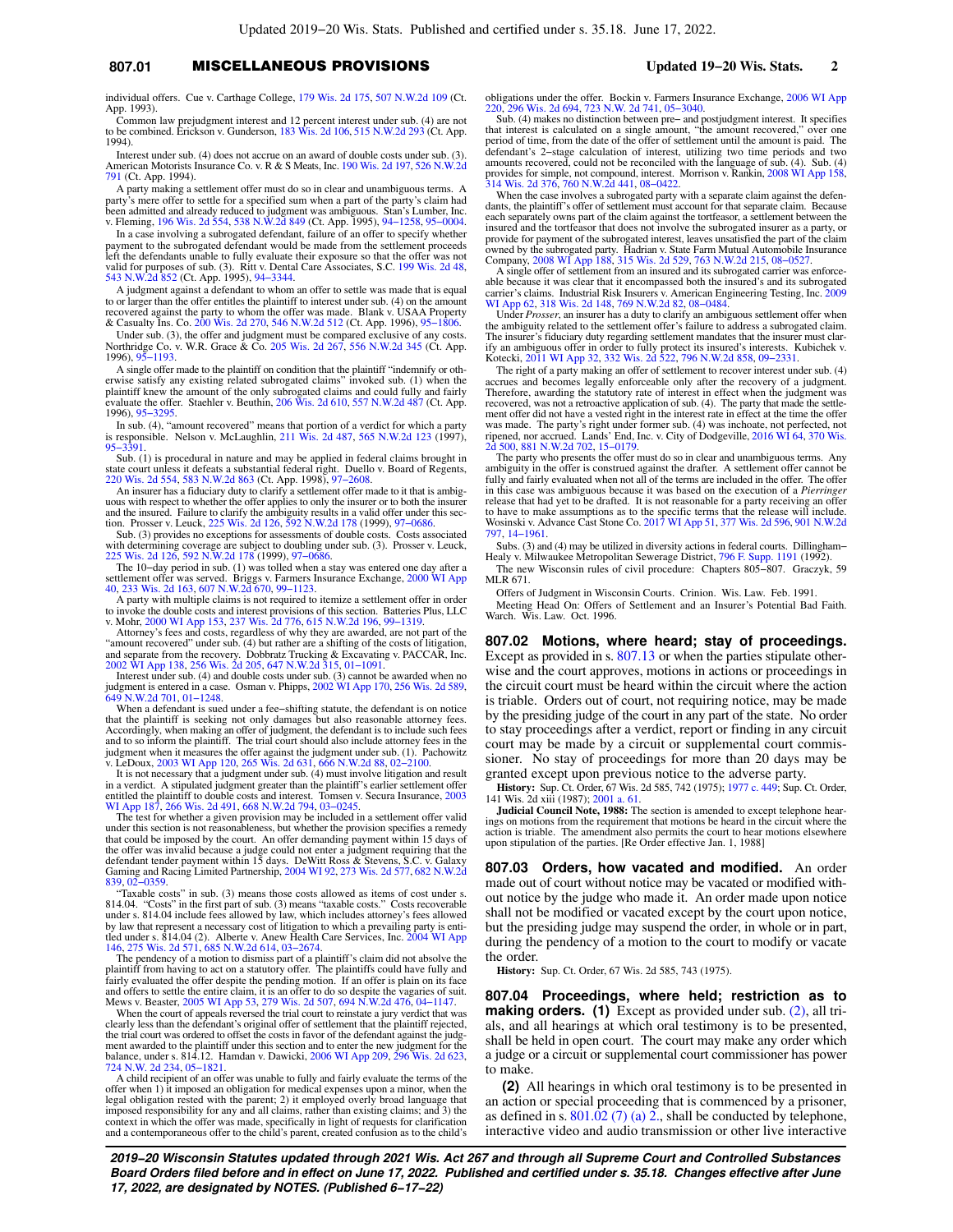communication without removing him or her from the facility or institution if his or her participation is required or permitted and if the official having custody of him or her agrees. The court in which the action or special proceeding is commenced shall, when feasible, also allow counsel, witnesses and other necessary persons to participate in the hearing by telephone, interactive video and audio transmission or other live interactive communication. The procedures and policies under s. [807.13](https://docs.legis.wisconsin.gov/document/statutes/807.13) shall apply to the extent feasible.

**History:** Sup. Ct. Order, 67 Wis. 2d 585, 743 (1975); [1977 c. 187](https://docs.legis.wisconsin.gov/document/acts/1977/187) s. [135](https://docs.legis.wisconsin.gov/document/acts/1977/187,%20s.%20135); [1997 a.](https://docs.legis.wisconsin.gov/document/acts/1997/133) [133](https://docs.legis.wisconsin.gov/document/acts/1997/133); [2001 a. 61](https://docs.legis.wisconsin.gov/document/acts/2001/61).

**807.05 Stipulations.** No agreement, stipulation, or consent between the parties or their attorneys, in respect to the proceedings in an action or special proceeding shall be binding unless made in court or during a proceeding conducted under s. [807.13](https://docs.legis.wisconsin.gov/document/statutes/807.13) or [967.08](https://docs.legis.wisconsin.gov/document/statutes/967.08) and entered in the minutes or recorded by the reporter, or made in writing and subscribed by the party to be bound thereby or the party's attorney.

**History:** Sup. Ct. Order, 67 Wis. 2d 585, 744 (1975); [1975 c. 218](https://docs.legis.wisconsin.gov/document/acts/1975/218); Sup. Ct. Order, 141 Wis. 2d xiii (1987).

**Comment, 2008:** This section also applies to agreements, stipulations, and con-sents reached as a result of alternative dispute methods outlined in s. 802.12. In some cases, such as family law cases, court approval is required for an agreement to be effective.

Note: Sup. Ct. Order No. 05–05, [2008 WI 2,](https://docs.legis.wisconsin.gov/document/courts/2008%20WI%202) states, "the comments to Wis. Stat. §§ 807.05 and 802.12 are not adopted but will be published and may be consulted for guidance in interpreting and applying the statutes."

**Judicial Council Note, 1988:** The statute is amended to reflect that stipulations entered into at telephone conferences are no less binding than those made in writing or in court. [Re Order effective Jan. 1, 1988]

When a stipulation did not satisfy this section, summary judgment was improper because there was no factual basis on the record for the decision. Wilharms v. Wilharms, [93 Wis. 2d 671,](https://docs.legis.wisconsin.gov/document/courts/93%20Wis.%202d%20671) [287 N.W.2d 779](https://docs.legis.wisconsin.gov/document/courts/287%20N.W.2d%20779) (1980).

An oral agreement to settle an action that does not comply with this section is unen-<br>forceable. Adelmeyer v. Wisconsin Electric Power Co. [135 Wis. 2d 367,](https://docs.legis.wisconsin.gov/document/courts/135%20Wis.%202d%20367) [400 N.W.2d](https://docs.legis.wisconsin.gov/document/courts/400%20N.W.2d%20473) [473](https://docs.legis.wisconsin.gov/document/courts/400%20N.W.2d%20473) (Ct. App. 1986).

This section does not affect procedural stipulations or judicial admissions that dis-pense with evidentiary requirements. State v. Aldazabal, [146 Wis. 2d 267](https://docs.legis.wisconsin.gov/document/courts/146%20Wis.%202d%20267), [430](https://docs.legis.wisconsin.gov/document/courts/430%20N.W.2d%20614) [N.W.2d 614](https://docs.legis.wisconsin.gov/document/courts/430%20N.W.2d%20614) (Ct. App. 1988).

The subscription requirement is met by a stamped facsimile signature. This provi-sion does not require hand−written signatures. Kocinski v. Home Insurance Co. [154](https://docs.legis.wisconsin.gov/document/courts/154%20Wis.%202d%2056) [Wis. 2d 56](https://docs.legis.wisconsin.gov/document/courts/154%20Wis.%202d%2056), [452 N.W.2d 360](https://docs.legis.wisconsin.gov/document/courts/452%20N.W.2d%20360) (1990).

Contract law is not binding in construing, enforcing, or modifying stipulations, but principles of contract law, including the uniform commercial code, may illuminate a stipulation dispute, even to the point of being dispositive. Phone Partners Ltd. v. C. F. Communications, [196 Wis. 2d 702](https://docs.legis.wisconsin.gov/document/courts/196%20Wis.%202d%20702), [512 N.W.2d 155](https://docs.legis.wisconsin.gov/document/courts/512%20N.W.2d%20155) (Ct. App. 1995), [94−2279](https://docs.legis.wisconsin.gov/document/wicourtofappeals/94-2279).

To constitute a stipulation under this section, a statement must be conclusive on the question. The concession of a fact to the court made for strategic reasons and not agreed to by the other party is not a stipulation and the court need not engage in a col-loquy with the parties about it. Fritz v. Fritz, [231 Wis. 2d 33,](https://docs.legis.wisconsin.gov/document/courts/231%20Wis.%202d%2033) [605 N.W.2d 270](https://docs.legis.wisconsin.gov/document/courts/605%20N.W.2d%20270) (Ct. App. 1999), 98–0605.

This section does not provide for a party to subscribe to an agreement through general conduct. A party's assent or approval must be formalized in some way on the document itself. Laska v. Laska, [2002 WI App 132,](https://docs.legis.wisconsin.gov/document/courts/2002%20WI%20App%20132) [255 Wis. 2d 823,](https://docs.legis.wisconsin.gov/document/courts/255%20Wis.%202d%20823) [646 N.W.2d](https://docs.legis.wisconsin.gov/document/courts/646%20N.W.2d%20393) [393](https://docs.legis.wisconsin.gov/document/courts/646%20N.W.2d%20393), [02−0022](https://docs.legis.wisconsin.gov/document/wicourtofappeals/02-0022).

A fax transmittal letter sent by counsel that bore counsel's initials at the conclusion of the message text was subscribed within the meaning of this section thereby rendering the settlement terms accepted in that letter binding on the client and enforceable by the court. Waite v. Easton−White Creek Lions, Inc. [2006 WI App 19](https://docs.legis.wisconsin.gov/document/courts/2006%20WI%20App%2019), [289 Wis.](https://docs.legis.wisconsin.gov/document/courts/289%20Wis.%202d%20100) [2d 100](https://docs.legis.wisconsin.gov/document/courts/289%20Wis.%202d%20100), [709 N.W.2d 88](https://docs.legis.wisconsin.gov/document/courts/709%20N.W.2d%2088), [05−1688](https://docs.legis.wisconsin.gov/document/wicourtofappeals/05-1688).

When an attorney signed a settlement agreement contingent on his client's consent by noon the following day and the client did not consent to the settlement by the deadline created by the contingency, the settlement was not enforceable under this section. Subsequent actions by the parties cannot fulfill the statutory requirements. Neither the untimely oral assurances by the attorney to the other parties, nor the attorney's call notifying the court that a settlement had been reached, satisfied the contingency set<br>forth in the agreement. Affordable Erecting, Inc. v. Neosho Trompler, Inc. [2006 WI](https://docs.legis.wisconsin.gov/document/courts/2006%20WI%2067)<br>[67,](https://docs.legis.wisconsin.gov/document/courts/2006%20WI%2067) [291 Wis. 2d 259](https://docs.legis.wisconsin.gov/document/courts/291%20Wis.%202d%20259), [715 N.W.2d 620](https://docs.legis.wisconsin.gov/document/courts/715%20N.W.2d%20620), [04−2746](https://docs.legis.wisconsin.gov/document/wisupremecourt/04-2746).

Oral settlements are not invariably unenforceable. Gliniciki v. Borden, Inc. [444](https://docs.legis.wisconsin.gov/document/courts/444%20F.%20Supp.%20619) [F. Supp. 619](https://docs.legis.wisconsin.gov/document/courts/444%20F.%20Supp.%20619).

**807.06 Copy of paper may be used, when. (1)** If any original paper or pleading be lost or withheld by any person the court may authorize a copy thereof to be filed and used instead of the original.

**(2)** The clerk of circuit court may electronically scan any paper or pleading, as permitted under [SCR 72.05,](https://docs.legis.wisconsin.gov/document/scr/72.05) and may discard the original paper or pleading pursuant to [SCR 72.03](https://docs.legis.wisconsin.gov/document/scr/72.03) (3). If the original is discarded, the electronically scanned document constitutes the official court record.

**History:** Sup. Ct. Order, 67 Wis. 2d 585, 744 (1975); Sup. Ct. Order No. [12−05](https://docs.legis.wisconsin.gov/document/sco/12-05), 2012 WI 112, 344 Wis. 2d xxxiii.

## **3 Updated 19−20 Wis. Stats.** MISCELLANEOUS PROVISIONS **807.08**

**807.07 Irregularities and lack of jurisdiction over the parties waived on appeal; jurisdiction exercised; transfer to proper court. (1)** When an appeal from any court, tribunal, officer or board is attempted to any court and return is duly made to such court, the respondent shall be deemed to have waived all objections to the regularity or sufficiency of the appeal or to the jurisdiction over the parties of the appellate court, unless the respondent moves to dismiss such appeal before taking or participating in any other proceedings in said appellate court. If it appears upon the hearing of such motion that such appeal was attempted in good faith the court may allow any defect or omission in the appeal papers to be supplied, either with or without terms, and with the same effect as if the appeal had been originally properly taken.

**(2)** If the tribunal from which an appeal is taken had no jurisdiction of the subject matter and the court to which the appeal is taken has such jurisdiction, the court shall, if it appears that the action or proceeding was commenced in the good faith and belief that the first named tribunal possessed jurisdiction, allow it to proceed as if originally commenced in the proper court and shall allow the pleadings and proceedings to be amended accordingly; and in all cases in every court where objection to its jurisdiction is sustained the cause shall be certified to some court having jurisdiction, provided it appears that the error arose from mistake.

**History:** Sup. Ct. Order, 67 Wis. 2d 744; [1975 c. 218;](https://docs.legis.wisconsin.gov/document/acts/1975/218) Sup. Ct. Order, 92 Wis. 2d xiii (1979).

**Judicial Council Committee's Note, 1979:** Sub. (1) is amended to clarify that it addresses jurisdiction over the parties, and not the subject matter jurisdiction of the appellate court. Lack of subject matter jurisdiction of an appellate court cannot be waived. Sub. (1) cannot be used to cure defects concerning subject matter jurisdiction of an appellate court. [Re Order effective Jan. 1, 1980]

This section does not confer jurisdiction on the court to hear an appeal in a criminal ase when the appeal is not timely. Scheid v. State, [60 Wis. 2d 575,](https://docs.legis.wisconsin.gov/document/courts/60%20Wis.%202d%20575) [211 N.W.2d 458](https://docs.legis.wisconsin.gov/document/courts/211%20N.W.2d%20458) (1973).

Sub. (2) applies only at the trial court level. It does not confer appellate jurisdiction on the supreme court when an appeal is first mistakenly taken to the circuit court.<br>State v. Jakubowski, [61 Wis. 2d 220](https://docs.legis.wisconsin.gov/document/courts/61%20Wis.%202d%20220), [212 N.W.2d 155](https://docs.legis.wisconsin.gov/document/courts/212%20N.W.2d%20155) (1973).

Mere retention of an appellant's brief prior to making a motion to dismiss is not participation in the appeal and does not constitute a waiver of an objection to jurisdiction. Prior holdings to the contrary are overruled. State v. Van Duyse, [66 Wis. 2d 286](https://docs.legis.wisconsin.gov/document/courts/66%20Wis.%202d%20286), [224 N.W.2d 603](https://docs.legis.wisconsin.gov/document/courts/224%20N.W.2d%20603) (1974).

When a claimant timely appealed an adverse worker's compensation decision in good faith but erroneously captioned the appeal papers, the trial court abused its discretion by dismissing the action. Cruz v. DILHR, [81 Wis. 2d 442,](https://docs.legis.wisconsin.gov/document/courts/81%20Wis.%202d%20442) [260 N.W.2d 692](https://docs.legis.wisconsin.gov/document/courts/260%20N.W.2d%20692) (1978).

Sub. (1) does not apply to petitions to appeal under s. 808.10. First Wisconsin National Bank of Madison v. Nicholaou, [87 Wis. 2d 360](https://docs.legis.wisconsin.gov/document/courts/87%20Wis.%202d%20360), [274 N.W.2d 704](https://docs.legis.wisconsin.gov/document/courts/274%20N.W.2d%20704) (1979).

The court of appeals erred in failing to exercise discretion under sub. (1) to permit an amendment of a notice of appeal. Northridge Bank v. Community Eye Care Center, [94 Wis. 2d 201](https://docs.legis.wisconsin.gov/document/courts/94%20Wis.%202d%20201), [287 N.W.2d 810](https://docs.legis.wisconsin.gov/document/courts/287%20N.W.2d%20810) (1980).

Sub. (2) applies to actions for review under ch. 227. Shopper Advertiser v. DOR [117 Wis. 2d 223,](https://docs.legis.wisconsin.gov/document/courts/117%20Wis.%202d%20223) [344 N.W.2d 115](https://docs.legis.wisconsin.gov/document/courts/344%20N.W.2d%20115) (1984).

Sub. (2) permits transfer of a case when the action was originally filed in a court lacking subject matter jurisdiction or when the action was filed in a court of improper venue. Shopper Advertiser, Inc. v. DOR, [117 Wis. 2d 223](https://docs.legis.wisconsin.gov/document/courts/117%20Wis.%202d%20223), [344 N.W.2d 115](https://docs.legis.wisconsin.gov/document/courts/344%20N.W.2d%20115) (1984), [81−1409.](https://docs.legis.wisconsin.gov/document/wisupremecourt/81-1409)

"Return" is a long−standing term of art that refers to the official record of the body whose decision is being reviewed and that must be filed with the reviewing court in a certiorari action. Because sub. (1) provides that "return" must be "duly made" before the respondent's participation in the action waives jurisdictional objections, when respondent's answer was filed before return was made to the circuit court, the answer did not waive its right to contest personal jurisdiction. Bergstrom v. Polk County, [2011 WI App 20,](https://docs.legis.wisconsin.gov/document/courts/2011%20WI%20App%2020) [331 Wis. 2d 678](https://docs.legis.wisconsin.gov/document/courts/331%20Wis.%202d%20678), [795 N.W.2d 482](https://docs.legis.wisconsin.gov/document/courts/795%20N.W.2d%20482), [09−2572](https://docs.legis.wisconsin.gov/document/wicourtofappeals/09-2572).

The default remedy when a court lacks competency is dismissal under s. 802.06 (8). However, when the lack of competency derives from an improperly venued case, the court may transfer the case to a proper venue under sub. (2) so long as the error arose from a good faith error. DWD v. LIRC, [2016 WI App 21](https://docs.legis.wisconsin.gov/document/courts/2016%20WI%20App%2021), [367 Wis. 2d 609,](https://docs.legis.wisconsin.gov/document/courts/367%20Wis.%202d%20609) [877](https://docs.legis.wisconsin.gov/document/courts/877%20N.W.2d%20620) [N.W.2d 620,](https://docs.legis.wisconsin.gov/document/courts/877%20N.W.2d%20620) [14−2928.](https://docs.legis.wisconsin.gov/document/wicourtofappeals/14-2928)

**807.08 Borrowing court files regulated.** The clerk shall not permit any paper filed in the clerk's office to be taken therefrom unless upon written order of a judge of the court. The clerk shall take a written receipt for all papers so taken and preserve the same until such papers are returned. Papers so taken shall be returned at once upon request of the clerk or presiding judge, and no paper shall be kept longer than 10 days.

**History:** Sup. Ct. Order, 67 Wis. 2d 585, 745 (1975); [1993 a. 486](https://docs.legis.wisconsin.gov/document/acts/1993/486).

Clerks of court may not send original records of criminal cases to the public defender prior to appeal unless a judge authorizes the release. 69 Atty. Gen. 63.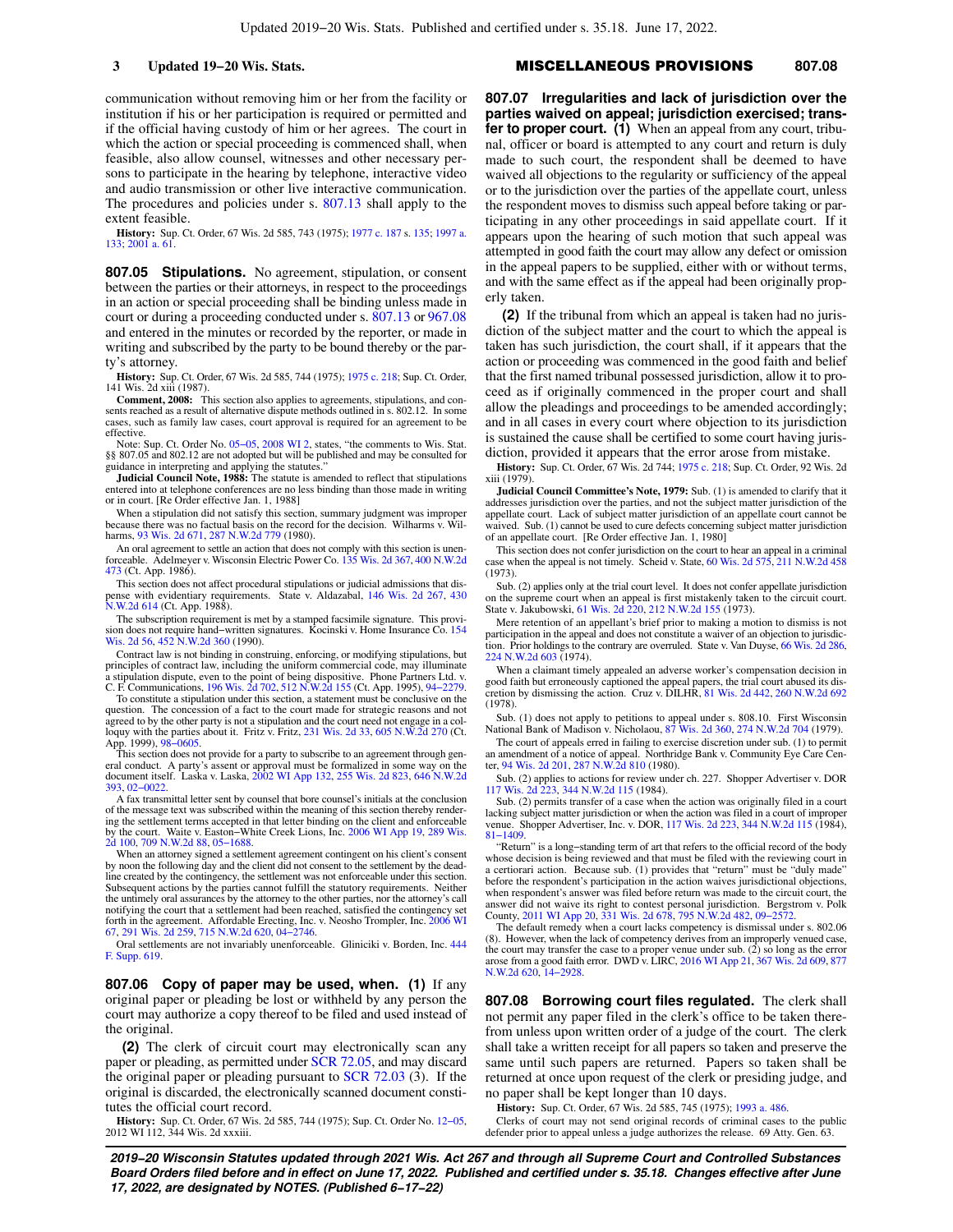## **807.09** MISCELLANEOUS PROVISIONS **Updated 19−20 Wis. Stats. 4**

**807.09 Conciliators. (1)** A circuit judge of the circuit court of any county may appoint and remove at any time, any retired or former circuit or county court judge to act, in matters referred by the judge and in conciliation matters. When a matter for conciliation is referred for such purpose, the conciliator shall have full authority to hear, determine and report findings to the court. Such conciliators may be appointed circuit court commissioners under [SCR 75.02](https://docs.legis.wisconsin.gov/document/scr/75.02) (1).

**(2)** The circuit judges of such county shall make rules, not inconsistent with law, governing procedure before and pertaining to such conciliators and the county board shall fix and provide for their compensation.

**History:** Sup. Ct. Order, 67 Wis. 2d 585, 746 (1975); [1975 c. 218](https://docs.legis.wisconsin.gov/document/acts/1975/218); [1977 c. 187](https://docs.legis.wisconsin.gov/document/acts/1977/187) s. [135](https://docs.legis.wisconsin.gov/document/acts/1977/187,%20s.%20135); [1977 c. 323](https://docs.legis.wisconsin.gov/document/acts/1977/323) s. [16;](https://docs.legis.wisconsin.gov/document/acts/1977/323,%20s.%2016) [2001 a. 61](https://docs.legis.wisconsin.gov/document/acts/2001/61).

**807.10 Settlements in behalf of minors or individuals adjudicated incompetent; judgments. (1)** A compromise or settlement of an action or proceeding to which a minor or individual adjudicated incompetent is a party may be made by the guardian, if the guardian is represented by an attorney, or the guardian ad litem with the approval of the court in which such action or proceeding is pending.

**(2)** A cause of action in favor of or against a minor or individual adjudicated incompetent may, without the commencement of an action thereon, be settled by the guardian, if the guardian is represented by an attorney, with the approval of the court appointing the guardian, or by the guardian ad litem with the approval of any court of record. An order approving a settlement or compromise under this subsection and directing the consummation thereof shall have the same force and effect as a judgment of the court.

**(3)** If the amount awarded to a minor or individual adjudicated incompetent by judgment or by an order of the court approving a compromise settlement of a claim or cause of action of the minor or individual does not exceed the amount specified under s. [867.03 \(1g\) \(intro.\)](https://docs.legis.wisconsin.gov/document/statutes/867.03(1g)(intro.)), exclusive of interest and costs and disbursements, and if there is no guardian of the ward, the court may upon application by the guardian ad litem after judgment, or in the order approving settlement, fix and allow the expenses of the action, including attorney fees and fees of guardian ad litem, authorize the payment of the total recovery to the clerk of the court, authorize and direct the guardian ad litem upon the payment to satisfy and discharge the judgment, or to execute releases to the parties entitled thereto, and enter into a stipulation dismissing the action upon its merits. The order shall also direct the clerk upon the payment to pay the costs, disbursements, and expenses of the action and to dispose of the balance in a manner provided in s. [54.12 \(1\)](https://docs.legis.wisconsin.gov/document/statutes/54.12(1)), as selected by the court. The fee for the clerk's services for handling, depositing, and disbursing funds under this subsection is prescribed in s. [814.61 \(12\) \(a\)](https://docs.legis.wisconsin.gov/document/statutes/814.61(12)(a)).

**History:** Sup. Ct. Order, 67 Wis. 2d 585, 746 (1975); [1975 c. 218](https://docs.legis.wisconsin.gov/document/acts/1975/218); [1981 c. 317](https://docs.legis.wisconsin.gov/document/acts/1981/317); [1997 a. 290;](https://docs.legis.wisconsin.gov/document/acts/1997/290) [1999 a. 32;](https://docs.legis.wisconsin.gov/document/acts/1999/32) [2005 a. 387.](https://docs.legis.wisconsin.gov/document/acts/2005/387)

The quasi−judicial immunity of a guardian ad litem applies only to liability for the negligent performance of his or her duties, not as a shield against court−imposed sanctions for failure to obey a court order. Reed v. Luebke, [2003 WI App 207](https://docs.legis.wisconsin.gov/document/courts/2003%20WI%20App%20207), [267](https://docs.legis.wisconsin.gov/document/courts/267%20Wis.%202d%20596) [Wis. 2d 596,](https://docs.legis.wisconsin.gov/document/courts/267%20Wis.%202d%20596) [671 N.W.2d 304](https://docs.legis.wisconsin.gov/document/courts/671%20N.W.2d%20304), [02−2211](https://docs.legis.wisconsin.gov/document/wicourtofappeals/02-2211).

Whether an individual has satisfied the standard for mental incompetence under this section should be determined by considering the person's ability to: 1) reason-<br>ably understand pertinent information; 2) rationally evaluate litigation choices based<br>upon that information; and 3) rationally communica

Kainz v. Ingles, [2007 WI App 118](https://docs.legis.wisconsin.gov/document/courts/2007%20WI%20App%20118), [300 Wis. 2d 670,](https://docs.legis.wisconsin.gov/document/courts/300%20Wis.%202d%20670) [731 N.W.2d 313](https://docs.legis.wisconsin.gov/document/courts/731%20N.W.2d%20313), 06–0963.<br>Because a claim was resolved when the plaintiff took judgment against the defen-<br>dant's insurer, the requirement that settlements involving minors court was not implicated. Parsons v. American Family Insurance Company, [2007 WI](https://docs.legis.wisconsin.gov/document/courts/2007%20WI%20App%20211) [App 211,](https://docs.legis.wisconsin.gov/document/courts/2007%20WI%20App%20211) [305 Wis. 2d 630](https://docs.legis.wisconsin.gov/document/courts/305%20Wis.%202d%20630), [740 N.W.2d 399](https://docs.legis.wisconsin.gov/document/courts/740%20N.W.2d%20399), [06−2481](https://docs.legis.wisconsin.gov/document/wicourtofappeals/06-2481).

**807.11 Orders: rendition and entry. (1)** An order is rendered when it is signed by the judge.

**(2)** An order is entered when it is filed in the office of the clerk of court.

**History:** Sup. Ct. Order, 67 Wis. 2d 585, 747 (1975).

An oral order of a state court that an injunction be issued was valid even though the case was removed to federal court before the order was signed. Heidel v. Voight, [456 F. Supp. 959](https://docs.legis.wisconsin.gov/document/courts/456%20F.%20Supp.%20959) (1978).

**807.12 Suing by fictitious name or as unknown; partners' names unknown. (1)** When the name or a part of the name of any defendant, or when any proper party defendant to an action to establish or enforce, redeem from or discharge a lien or claim to property is unknown to the plaintiff, such defendant may be designated a defendant by so much of the name as is known, or by a fictitious name, or as an unknown heir, representative, owner or person as the case may require, adding such description as may reasonably indicate the person intended. But no person whose title to or interest in land appears of record or who is in actual occupancy of land shall be proceeded against as an unknown owner.

**(2)** When the name of such defendant is ascertained the process, pleadings and all proceedings may be amended by an order directing the insertion of the true name instead of the designation employed.

**(3)** In an action against a partnership, if the names of the partners are unknown to the plaintiff, all proceedings may be in the partnership name until the names of the partners are ascertained, whereupon the process, pleadings and all proceedings shall be amended by order directing the insertion of such names.

**History:** Sup. Ct. Order, 67 Wis. 2d 585, 748 (1975).

This section does not authorize judgment against an unnamed individual. Miller v. Smith, [100 Wis. 2d 609,](https://docs.legis.wisconsin.gov/document/courts/100%20Wis.%202d%20609) [302 N.W.2d 468](https://docs.legis.wisconsin.gov/document/courts/302%20N.W.2d%20468) (1981).

When an action against an unnamed defendant under s. 807.12 was filed on the last day of the limitation period and amended process naming the defendant was served within 60 days after filing, the action was not barred. Relation back requirements of s. 802.09 (3) were inapplicable. Lak v. Richardson−Merrell, Inc. [100 Wis. 2d 641](https://docs.legis.wisconsin.gov/document/courts/100%20Wis.%202d%20641), [302 N.W.2d 483](https://docs.legis.wisconsin.gov/document/courts/302%20N.W.2d%20483) (1981).

A fictitiously designated defendant's right to extinction of an action does not effectively vest until 60 days after the statute of limitations runs. Lavine v. Hartford Acc. & Indemnity, [140 Wis. 2d 434](https://docs.legis.wisconsin.gov/document/courts/140%20Wis.%202d%20434), [410 N.W.2d 623](https://docs.legis.wisconsin.gov/document/courts/410%20N.W.2d%20623) (Ct. App. 1987).

A cause of action does not accrue until the plaintiff knows the tortfeasor's identity or reasonably should have discovered it. Spitler v. Dean, [148 Wis. 2d 630](https://docs.legis.wisconsin.gov/document/courts/148%20Wis.%202d%20630), [436](https://docs.legis.wisconsin.gov/document/courts/436%20N.W.2d%20308) [N.W.2d 308](https://docs.legis.wisconsin.gov/document/courts/436%20N.W.2d%20308) (1989).

**807.13 Telephone and audiovisual proceedings. (1)** ORAL ARGUMENTS. The court may permit any oral argument by telephone.

**(2)** EVIDENTIARY HEARINGS. In civil actions and proceedings, including those under chs. [48,](https://docs.legis.wisconsin.gov/document/statutes/ch.%2048) [51,](https://docs.legis.wisconsin.gov/document/statutes/ch.%2051) [54,](https://docs.legis.wisconsin.gov/document/statutes/ch.%2054) and [55,](https://docs.legis.wisconsin.gov/document/statutes/ch.%2055) the court may admit oral testimony communicated to the court on the record by telephone or live audiovisual means, subject to cross−examination, when:

(a) The applicable statutes or rules permit;

(b) The parties so stipulate; or

(c) The proponent shows good cause to the court. Appropriate considerations are:

1. Whether any undue surprise or prejudice would result;

2. Whether the proponent has been unable, after due diligence, to procure the physical presence of the witness;

3. The convenience of the parties and the proposed witness, and the cost of producing the witness in relation to the importance of the offered testimony;

4. Whether the procedure would allow full effective cross− examination, especially where availability to counsel of documents and exhibits available to the witness would affect such cross−examination;

5. The importance of presenting the testimony of witnesses in open court, where the finder of fact may observe the demeanor of the witness, and where the solemnity of the surroundings will impress upon the witness the duty to testify truthfully;

6. Whether the quality of the communication is sufficient to understand the offered testimony;

7. Whether a physical liberty interest is at stake in the proceeding; and

8. Such other factors as the court may, in each individual case, determine to be relevant.

**(3)** CONFERENCES. Whenever the applicable statutes or rules so permit, or the court otherwise determines that it is practical to do so, conferences in civil actions and proceedings may be conducted by telephone.

**(4)** NOTICE; REPORTING; EFFECT OF ACTIONS TAKEN; ACCESS. In any proceeding conducted by telephone under this section: